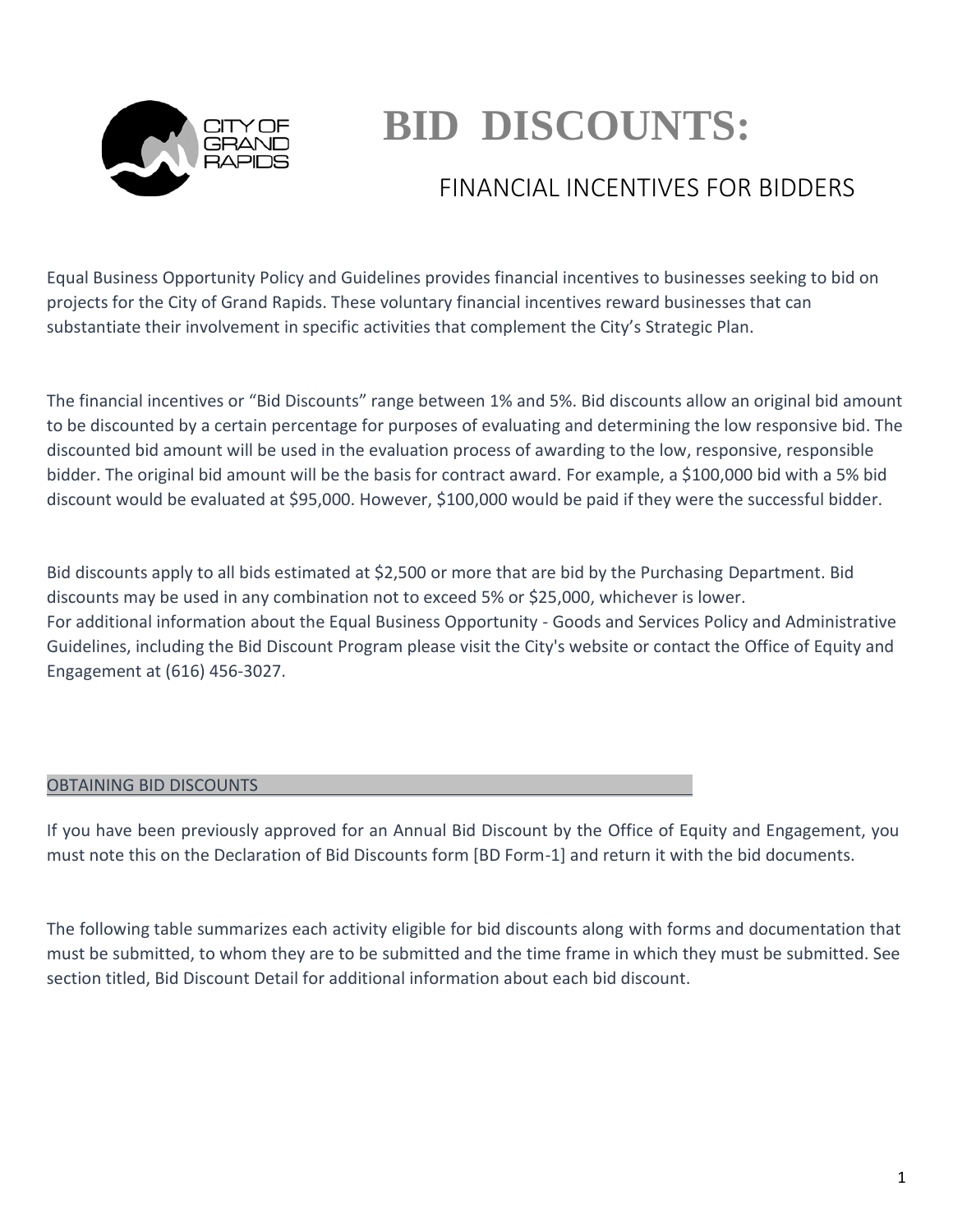If you do not have a bid discount, you must submit [BD Form-3] prior to the bid date. **All bid discounts must be submitted for consideration seven (7) days prior to bid opening, with the exception of 'Other Innovative Programs or Practices'.**

| Name of Bid Discount                      | Forms                                   | <b>Required Documentation</b>                                                                                                                                                                                                                 |
|-------------------------------------------|-----------------------------------------|-----------------------------------------------------------------------------------------------------------------------------------------------------------------------------------------------------------------------------------------------|
| <b>Second Tier Utilization</b>            | None Required                           | Second Tier MLBE Utilization (BD Form-2A)<br>Second Tier MLBE Affidavit (BD Form-2B)                                                                                                                                                          |
| Joint Venture                             | None Required                           | Joint Venture Articles of Incorporation                                                                                                                                                                                                       |
| Local Workforce                           | Annual Bid Discount Request [BD Form-3] | Attach EEO 201 (BD Form-4)                                                                                                                                                                                                                    |
|                                           |                                         | Request bid discount                                                                                                                                                                                                                          |
| <b>MLBE</b>                               | Annual Bid Discount Request [BD Form 3] | Must be certified with the City of Grand Rapids                                                                                                                                                                                               |
| Income Tax Incentive                      | Annual Bid Discount Request [BD Form 3] | Income Tax Incentive Information Release (BD Form-5)                                                                                                                                                                                          |
| General Target Area (GTA)                 | Annual Bid Discount Request [BD Form 3] | Substantiate that principle place of business has been<br>located in the GTA for at least six (6) months or more<br>(Example: copy of current utility bill and one dated six<br>(6) months prior).                                            |
| Veteran Owned Small<br><b>Business</b>    | Annual Bid Discount Request [BD Form 3] | Complete Business Size Worksheet form [BD FORM-7]<br>and attach evidence of registration with the System for<br>Award Management (SAM) as a veteran and small<br>business.                                                                    |
| Regional                                  | None Required*                          | See Purchasing documents.                                                                                                                                                                                                                     |
| GRPS/Schools of Hope                      | Annual Bid Discount Request [BD Form 3] | Attachevidence of participating by at least 10% of firm's<br>permanent workforce                                                                                                                                                              |
| Institutes for Healing Racism             | Annual Bid Discount Request [BD Form 3] | Attach evidence of completion of an institute by at least<br>10% of firm's permanent workforce.                                                                                                                                               |
| <b>Family Friendly Policies</b>           | Annual Bid Discount Request [BD Form 3] | Attach evidence of official recognition of a practice or<br>policy by a federal, state or local organization.                                                                                                                                 |
| Adopt-A-Stream Program                    | Annual Bid Discount Request [BD Form 3] | Attach proof of active annual participation with West<br>Michigan Environmental Action Council.                                                                                                                                               |
| Other Innovative Programs or<br>Practices | Annual Bid Discount Request [BD Form-3] | Complete Other Innovative Program or Practice [BD<br>Form-6] and attach documentation of other innovative<br>programs or practices to be reviewed and approved by<br>the Community Relations Commission prior submission<br>of bid documents. |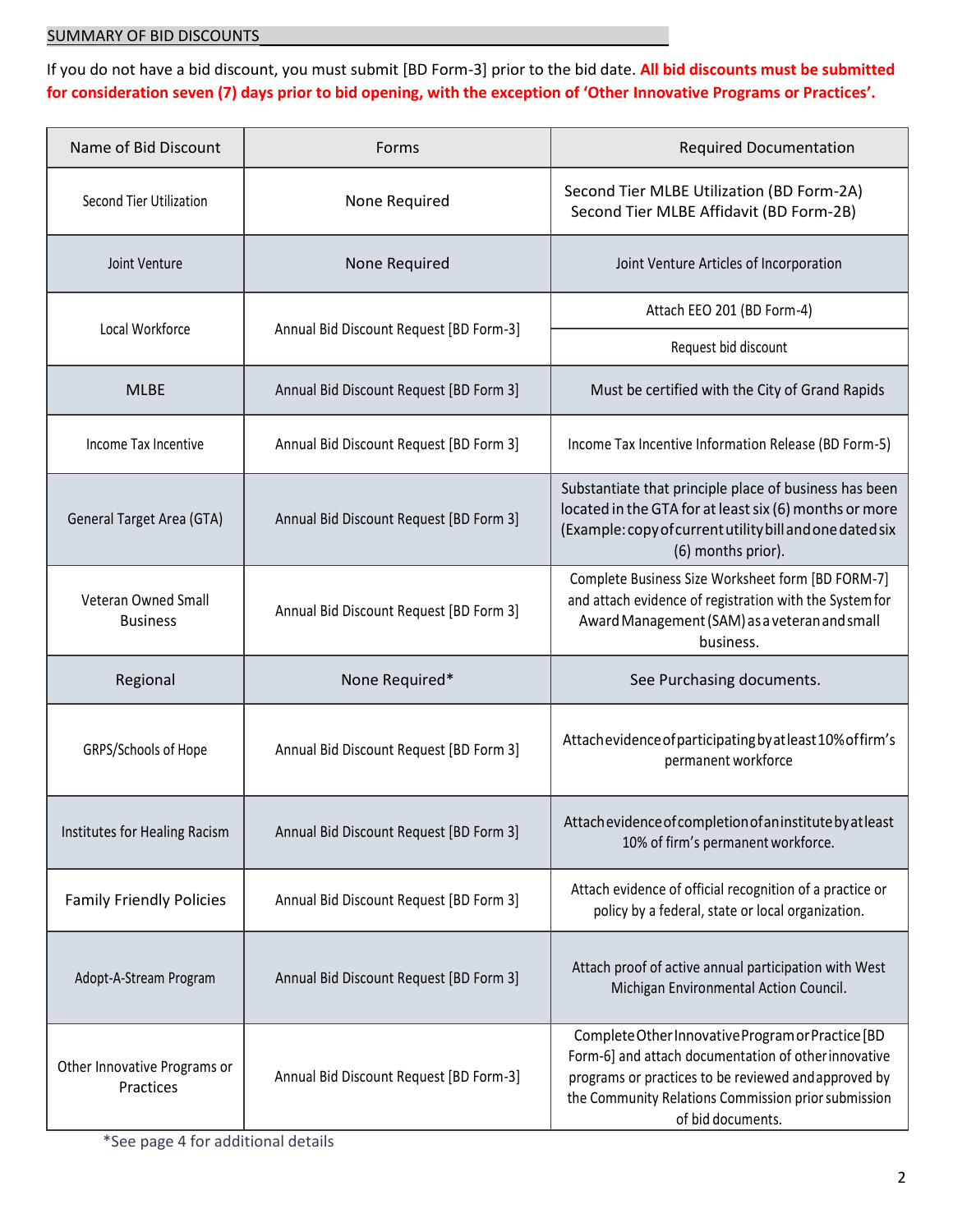Social Equity: Bid Discounts will be applied to businesses who participate in the activities listed below.

Local Workforce: The City will give up to 2% bid discount to businesses showing that they currently employ City of Grand Rapids residents {living within the City limits) as part of their permanent workforce. Such commitment must be evidenced in the business's permanent labor force as follows:

- Grand Rapids Resident: A business whose labor force is comprised of 24% or higher Grand Rapids residents shall be eligible to receive a 1% bid discount.
- General Target Area (GTA) Resident: A business whose labor force is comprised of 24% or higher Grand Rapids residents and at least 50% of those Grand Rapids residents reside in the City's General Target Area (GTA) shall be eligible to receive an additional 1% biddiscount.

Submit Annual Bid Discount Request Form [BD Form-3] and [BD Form-4] with all supporting documentation to the Office of Equity and Engagement at least seven (7) days prior to the bid opening date and the Declaration of Bid Discounts form [BD Form-1] to the Purchasing Department with the bid response.

Prosperous Economy: Bid Discounts will be applied to businesses who participate in the activities listed below.

- Micro-Local Business Enterprise (MLBE): The City of Grand Rapids will give a 3% bid discount to businesses designated by the City of Grand Rapids as a MLBE. Submit Annual Bid Discount Request Form [BD Form-3] with all supporting documentation to the Office of Equity and Engagement at least seven (7) days prior to the bid opening date and submit the Declaration of Bid Discounts form [BD Form-1] to the Purchasing Department with the bid response.
- Second Tier Utilization: Bids will be discounted when utilization of certified MLBE second tier sources are voluntarily obtained by a bidder. Submit the completed Declaration of Bid Discounts form [BD Form-1], Second Tier MLBE Utilization form [BD Form-2A] and Second Tier MLBE Utilization Affidavit form [BD Form-2B] with the bid response for each bid to the Purchasing Department. The following schedule will be used to determine the discounted bid amount:

| <b>Certified MLBE</b> | Discount   |  |  |
|-----------------------|------------|--|--|
| Second Tier           | Percentage |  |  |
| Utilization           |            |  |  |
| $5.00 - 10.0\%$       | 1.0%       |  |  |
| $10.01 - 15.0%$       | 2.0%       |  |  |
| 15.01 - 20.0%         | 3.0%       |  |  |
| 20.01 - 25.0%         | 4.0%       |  |  |
| $25.01% +$            | 5.0%       |  |  |

- Joint Venture: When at least one of the joint venture partners is a MLBE, the City will apply a 5% discount. Submit the Declaration of Bid Discounts form [BD Form-1], and the Joint Venture's Articles of Incorporation with the bid response for each bid to the Purchasing Department.
- Income Tax Incentive: A bid discount of 1% will be applied to those businesses that support the City of Grand Rapids economic base though City income tax revenues. Submit Annual Bid Discount Request form [BD Form-3] and completed Income Tax Incentive Information Release form [BD Form-5] to the Office of Equity and Engagement at least seven (7) calendar days prior to the bid opening date and submit the Declaration of Bid Discounts form [BD Form-1] to the Purchasing Department with the bidresponse.
- General Target Area: Bid discounts will be applied to businesses located in the City's General Target Area {GTA) [see enclosed GTA map]. Submit Annual Bid Discount Request form [BD Form-3] and supporting documentation to the Office of Equity and Engagement at least seven (7) calendar days prior to the bid opening date and submit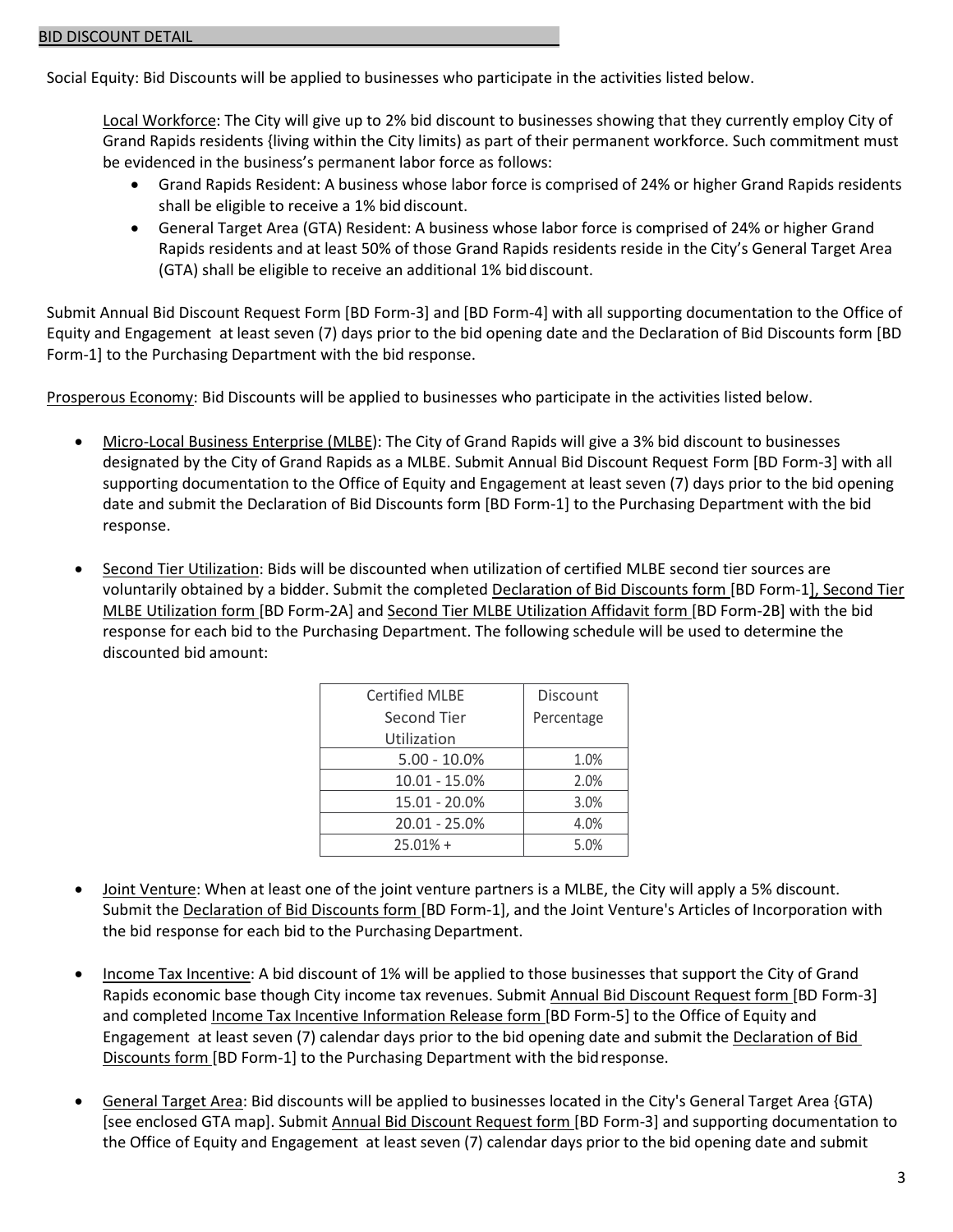the Declaration of Bid Discounts form [BD Form-1] to the Purchasing Department with the bid response. The following schedule will be used to determine the discounted bid amount:

| <b>Total Bid Amount</b> | Discount Percentage |
|-------------------------|---------------------|
| \$2,500 - \$50,000      | 5.0%                |
| \$50,001 - \$100,000    | 4.0%                |
| \$100,001 - \$200,000   | 3.0%                |
| \$200,001 - \$500,000   | 2.0%                |
| $$500,000 +$            | 1.0%                |

- Veteran Owned Small Business (VOSB): A bid discount of 1% will be applied to those businesses that show evidence registration with the Central Contractors Registry {CCR) as a veteran and small business. Submit Annual Bid Discount Request form [BD Form-3] and [BD Form-7] along with supporting documentation to the Office of Equity and Engagement at least seven (7) calendar days prior to the bid opening date and submit the Declaration of Bid Discounts form [BD Form-1] to the Purchasing Department with the bid response.
- Regional: A bid discount may be applied when purchasing bids are over \$10,000, subject to City Commission approval, within 2% of the lowest bid. The submittal of a request form is not required. If the conditions are met the discount will automatically be applied. Bid discounts are applied to bids based on the primary business location within one of the following regional boundaries:

| Region                   | <b>Bid Discount</b> |
|--------------------------|---------------------|
| City of Grand Rapids, MI | 2.0%                |
| Kent County, MI          | 1.5%                |
| State of Michigan        | 1.0%                |

The above bid discounts are added to any other bid discounts earned by the vendors, not to exceed 5%.

Enriched Lives: Bid Discounts will be applied to businesses that can show evidence of community partnerships that enrich the lives of the citizens of Grand Rapids through any of the activities listed below during the previous twelve {12) month period ending June 30th.

- Grand Rapids Public Schools/Schools of Hope: Provide letter of completion of the Schools of Hope Reading Program. For more information visi[tgrandrapidsdreams.org/schools-of-hope/.](http://grandrapidsdreams.org/schools-of-hope/) Submit Annual Bid Discount Request Form [BD Form-3] with all supporting documentation to the Office of Equity and Engagement at least seven (7) days prior to the bid opening date and submit the Declaration of Bid Discounts form [BD Form-1] to the Purchasing Department with the bid response.
- Institute for the Healing of Racism: A bid discount of 1% will be applied to those businesses that show evidence of completion of an institute by at least 10% of a firm's permanent workforce. Submit Annual Bid Discount Request Form [BD Form-3] with all supporting documentation to the Office of Equity and Engagement at least seven (7) days prior to the bid opening date and submit the Declaration of Bid Discounts form [BD Form-1] to the Purchasing Department with the bid response.
- FamilyFriendlyPolicies:Abiddiscountof1%willbeappliedtothosebusinessesthatshowevidenceofofficialrecognitionofapractice or policy by a federal, state or local organization as being family friendly. Submit Annual Bid Discount Request Form [BD Form-3] with all supporting documentation to the Office of Equity and Engagement at least seven (7) days prior to the bid opening date and submit the Declaration of Bid Discounts form [BD Form-1] to the Purchasing Department with the bid response.
- Other innovative programs and practices: A bid discount of 1% will be applied to those businesses that show evidence of activities done in partnership with Grand Rapids public schools, Grand Rapids non- public schools or with area colleges and universities such as job training programs, job re-entry programs, apprenticeship programs, mentorships and internship programs that provide evidence of positive impact on the objectives of the City Commission Sustainability Plan may be considered for bid discount. Notwithstanding the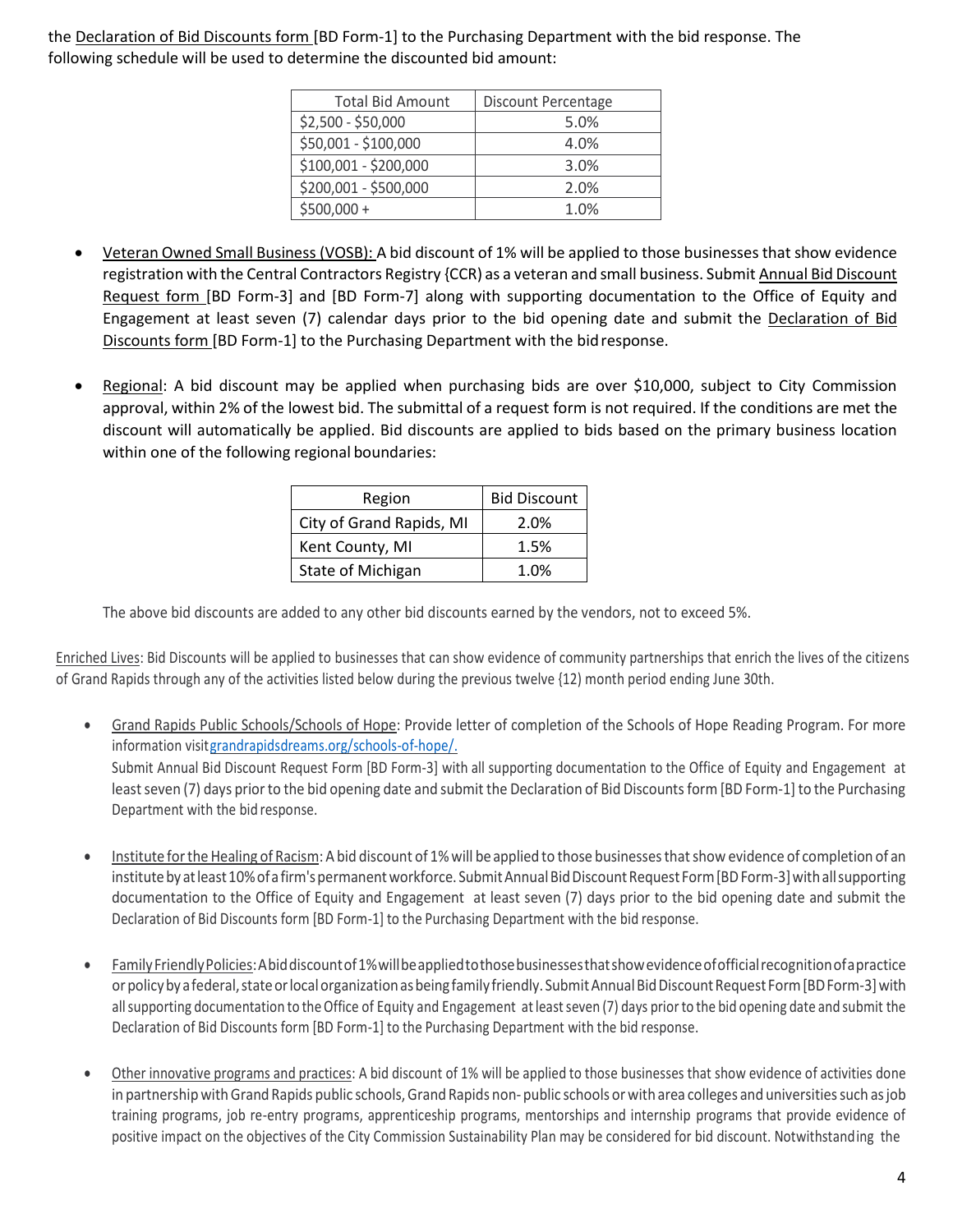above mentioned examples, other innovative programs and practices may be considered. Submit Annual Bid Discount Request Form [BD Form-3] and Other Innovative Program or Practice [BD Form-6] with all supporting documentation to the Office of Equity and Engagement . This discount must be approved by the Community Relations Commission (CRC) prior to submission with bid response to the Purchasing Department.

Clean Environment: Bid Discounts will be applied to businesses that can show evidence of protecting the environment through any of the activities listed below during the previous twelve {12) month period ending June 30.

- Adopt-A-Streamprogram:Abiddiscountof1%willbeappliedtothosebusinessesthatshowproofofactiveannualparticipationwith the West Michigan Environmental Action Council in a full season of cleaning, monitoring and restoring streams within the City of Grand Rapids. Submit Annual Bid Discount Request Form [BD Form-3] with all supporting documentation to the Office of Equity and Engagement at least seven (7) days prior to the bid opening date and submit the Declaration of Bid Discounts form [BD Form-1] to the Purchasing Department with the bidresponse.
- Other innovative programs and practices: Programs that further the environmental goals of the City Commission Sustainability Plan. Submit Annual Bid Discount Request Form [BD Form-3] and Other Innovative Program or Practice [BD Form-6] with allsupporting documentation to the Office of Equity and Engagement to be reviewed and approved by the Community Relations Commission (CRC). This discount must be approved by the Community Relations Commission (CRC) prior to submission on the Declaration of Bid Discounts form [BD Form-1] with bid response to the Purchasing Department.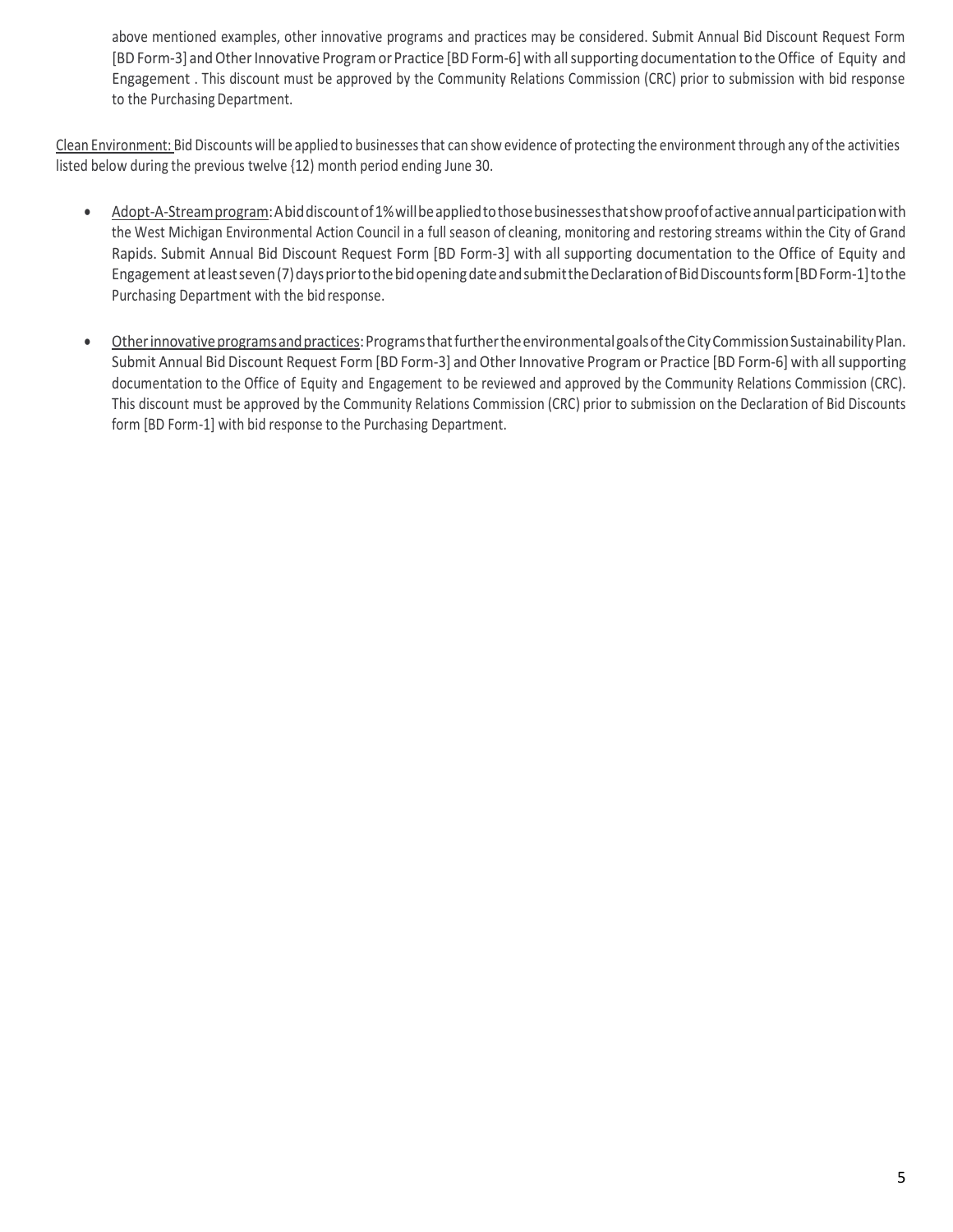#### DECLARATION OF BID DISCOUNTS [BD FORM-1]

Completethisformtodeclareeachbiddiscountyouwanttouseonthisbid,pendingverificationandapprovalofallrequireddocumentation.Submit with your company's bid response to the City of Grand Rapids Purchasing Department, 300 Monroe NW Rm 720, Grand Rapids, MI 49503.

CompanyName: CompanyName: CompanyName: CompanyName: CompanyName: CompanyName: CompanyName: CompanyName: Company

| List all Bid Discounts that you have met the requirements for approvals and wish to declare:                               |                                |      |  |  |  |  |  |
|----------------------------------------------------------------------------------------------------------------------------|--------------------------------|------|--|--|--|--|--|
|                                                                                                                            | <b>Bid Discount Percentage</b> |      |  |  |  |  |  |
| <b>Bid Discounts</b>                                                                                                       | (% )                           |      |  |  |  |  |  |
| Second Tier Utilization                                                                                                    |                                |      |  |  |  |  |  |
| Second Tier MLBE Utilization Form                                                                                          |                                | %    |  |  |  |  |  |
| Second Tier MLBE Utilization Affidavit{ifselected)<br>$\bullet$                                                            |                                |      |  |  |  |  |  |
| Joint Venture                                                                                                              |                                | %    |  |  |  |  |  |
| Joint Venture's Articles of Incorporation                                                                                  |                                |      |  |  |  |  |  |
| List all Annual Bid Discounts the Office of Equity and Engagement has previously approved or those pending approval below: |                                |      |  |  |  |  |  |
| <b>Annual Bid Discounts</b>                                                                                                | Bid Discount Percentage (%)    |      |  |  |  |  |  |
| Local Workforce                                                                                                            |                                | %    |  |  |  |  |  |
| Income Tax Incentive                                                                                                       |                                | %    |  |  |  |  |  |
| Micro-Local Business Enterprise (MLBE)                                                                                     |                                | %    |  |  |  |  |  |
| General Target Area (GTA)                                                                                                  |                                | %    |  |  |  |  |  |
| Veteran Owned Small Business (VOSB)                                                                                        |                                | %    |  |  |  |  |  |
| GRPS/Schools of Hope                                                                                                       |                                | %    |  |  |  |  |  |
| Institute for Healing Racism                                                                                               |                                | %    |  |  |  |  |  |
| <b>Family Friendly Policies</b>                                                                                            |                                | %    |  |  |  |  |  |
| Adopt-A-Stream Program                                                                                                     |                                | %    |  |  |  |  |  |
| Other Innovative Programs or Practices                                                                                     |                                | $\%$ |  |  |  |  |  |

The Annual Bid Discount Request form [BD Form-3] and relevant documentation shall be submitted to the Office of Equity and Engagement(see Summary of Bid Discount for detail). Annual Bid Discounts approved by the Office of Equity and Engagement shall remain in effect through June 30 following the effective date. \*Note: Bid discounts may be used in any combination not to exceed 5% or \$25,000, whichever is lower.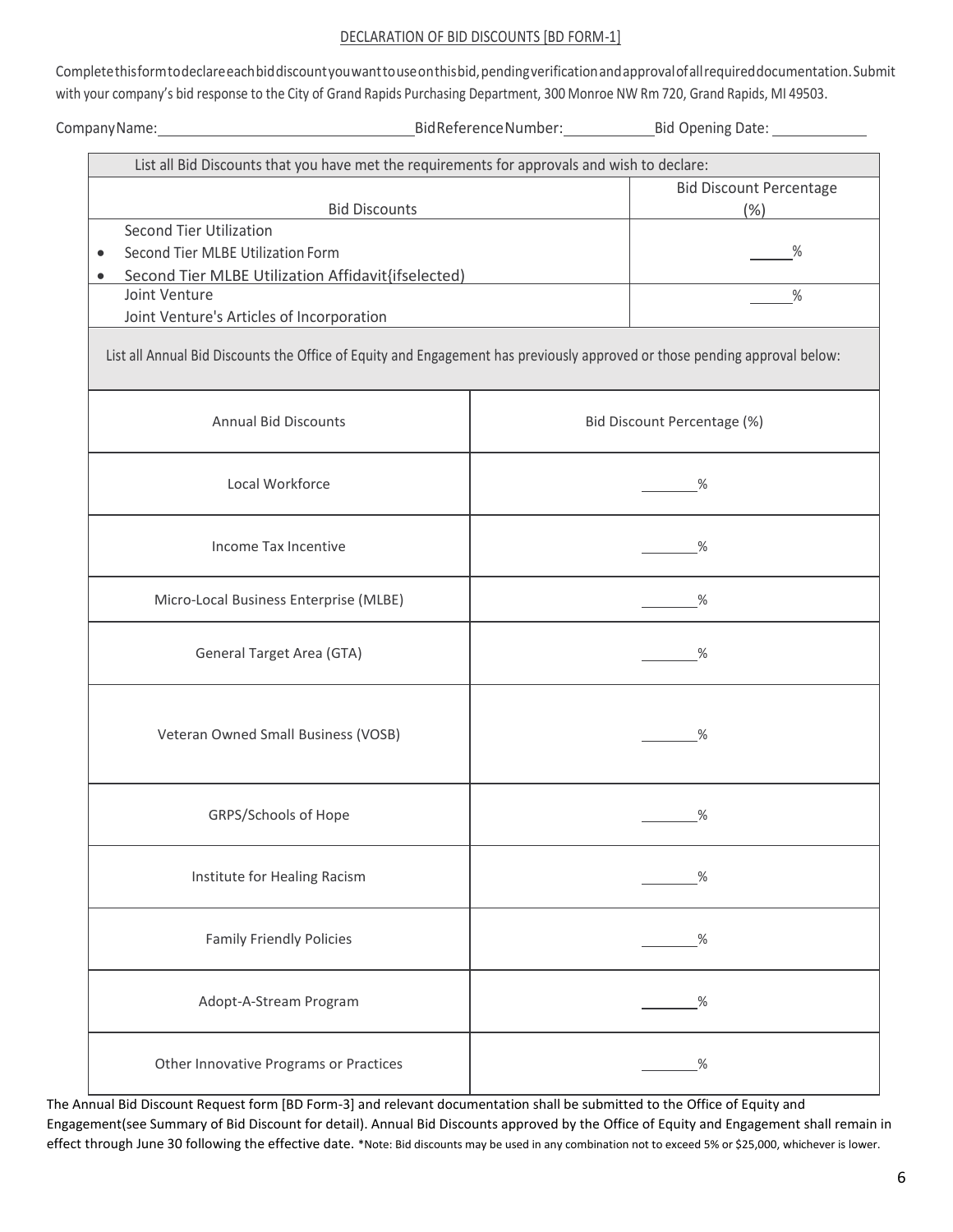#### SECOND TIER MLBE UTILIZATION [BD FORM-2A]

| City:<br>Zip:<br>State: | Phone: | Fax: |
|-------------------------|--------|------|

Identify all certified MLBE Second Tier Vendors that you will be using in the performance of this contract. Affidavits of utilized second tier contractors must be included with bid response.

| Name of Second Tier<br><b>MLBE Vendor</b> | Federal ID# | Work to be Performed | Dollar Amount of<br>Second Tier Micro-<br><b>LBE</b> | Percentage (%)<br>of Total |
|-------------------------------------------|-------------|----------------------|------------------------------------------------------|----------------------------|
|                                           |             |                      |                                                      |                            |
|                                           |             |                      |                                                      |                            |
|                                           |             |                      |                                                      |                            |
|                                           |             |                      |                                                      |                            |
|                                           |             |                      |                                                      |                            |
|                                           |             |                      |                                                      |                            |
|                                           |             |                      |                                                      |                            |
|                                           |             |                      |                                                      |                            |
|                                           |             |                      |                                                      |                            |
|                                           |             |                      |                                                      |                            |
|                                           |             |                      |                                                      |                            |

|                         | Utilization | <b>Bid Discount</b> |  |
|-------------------------|-------------|---------------------|--|
| TOTAL MLBE UTILIZATION: | %           | %                   |  |
|                         |             |                     |  |
|                         |             |                     |  |

**Signature** 

The Bidder shall utilize the subcontractors listed on this form unless changes are approved by Purchasing and Office of Equity and Engagement.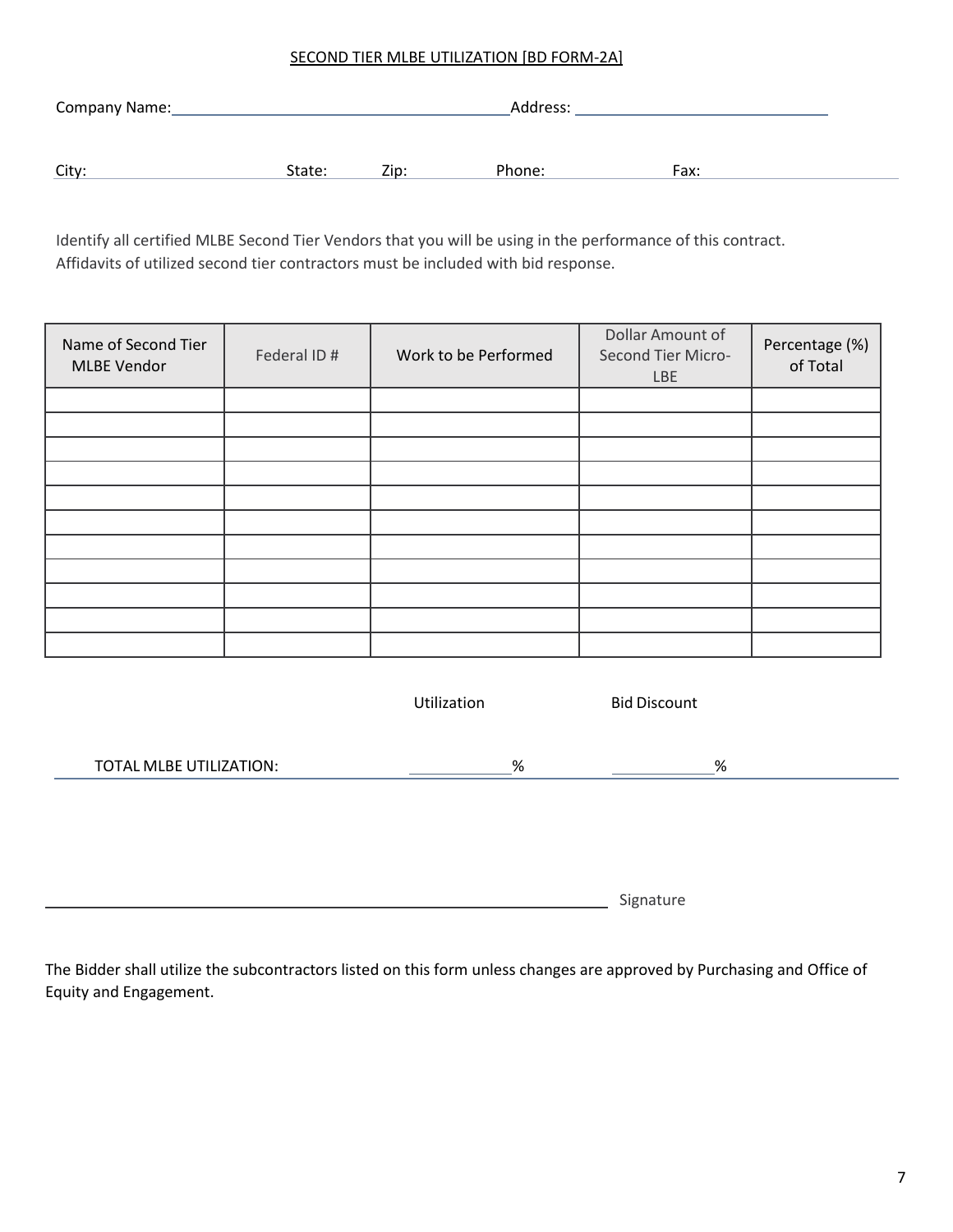|               |                        |                              |                                               | SECOND TIER MLBE UTILIZATION AFFIDAVIT FORM [BD FORM-2B]                                                                                           |                                                                                                          |         |                                                                                                                           |  |
|---------------|------------------------|------------------------------|-----------------------------------------------|----------------------------------------------------------------------------------------------------------------------------------------------------|----------------------------------------------------------------------------------------------------------|---------|---------------------------------------------------------------------------------------------------------------------------|--|
|               | <b>STATEOFMICHIGAN</b> |                              |                                               |                                                                                                                                                    |                                                                                                          |         |                                                                                                                           |  |
|               |                        |                              |                                               |                                                                                                                                                    |                                                                                                          |         |                                                                                                                           |  |
|               | COUNTYOFKENT           |                              |                                               |                                                                                                                                                    |                                                                                                          |         |                                                                                                                           |  |
| $\mathsf{I},$ |                        |                              |                                               |                                                                                                                                                    | , being first duly sworn, deposes and says:                                                              |         |                                                                                                                           |  |
| (1)           | That he/she is         |                              | of                                            |                                                                                                                                                    |                                                                                                          |         |                                                                                                                           |  |
|               |                        |                              | {Owner, officer)                              |                                                                                                                                                    | {Name of MLBE Company)                                                                                   |         |                                                                                                                           |  |
| (2)           | [MLEE].                |                              |                                               |                                                                                                                                                    |                                                                                                          |         | That the firm {company) named in paragraph one {1} is a City of Grand Rapids Certified Micro-Local Business Enterprise    |  |
| (3)           |                        |                              |                                               |                                                                                                                                                    | That the primary nature of the business engaged in by the firm listed in item one{1) is:                 |         |                                                                                                                           |  |
| (4)           | That on                |                              |                                               |                                                                                                                                                    |                                                                                                          |         | submitted a bid to participate in the                                                                                     |  |
|               |                        |                              | {Date)                                        |                                                                                                                                                    | {Name of company)                                                                                        |         |                                                                                                                           |  |
|               |                        |                              |                                               |                                                                                                                                                    |                                                                                                          |         |                                                                                                                           |  |
|               | project known as:      |                              |                                               |                                                                                                                                                    |                                                                                                          |         |                                                                                                                           |  |
| (5)           |                        |                              | That said written bid was submitted to        |                                                                                                                                                    | in the amount of                                                                                         |         | dollars.<br>{Amount of bid)                                                                                               |  |
| (6)           |                        |                              |                                               |                                                                                                                                                    | That the affiant's {company's} bid was submitted to provide {perform} on the following services or work: |         |                                                                                                                           |  |
| (7)           |                        | described in item seven {7). |                                               |                                                                                                                                                    | That the affiant {company) has the knowledge and expertise to provide the services or perform the work   |         |                                                                                                                           |  |
| (8)           |                        |                              | bidder that affiant's bid has been accepted.  | That the affiant has been notified by the first tier                                                                                               |                                                                                                          |         |                                                                                                                           |  |
| (9)           |                        |                              |                                               | That the notification referred to in item nine {9) was received on                                                                                 |                                                                                                          | by      |                                                                                                                           |  |
| (10)          |                        |                              |                                               |                                                                                                                                                    | Thattheaffiant{company)proposestoactuallyperformtheservicesordotheworkforwhichhe/she{it)bid.             |         |                                                                                                                           |  |
| (11)          |                        |                              | Grand Rapids Office of Equity and Engagement. |                                                                                                                                                    | That the affiant{company) has not, or will not, subcontractor assign the work upon which he/she{it)bid   |         | with out written permission from the owner of the project or the owner's representative and the City of                   |  |
|               | {Signature}            |                              |                                               | {Print Name)                                                                                                                                       |                                                                                                          | {Title} |                                                                                                                           |  |
|               | On this                | day of                       | , 20                                          |                                                                                                                                                    | before me, a Notary Public, appeared                                                                     |         |                                                                                                                           |  |
|               |                        |                              |                                               | foregoing Affidavit and did state that he {she) was properly authorized by<br>and who has acknowledged the same to be his {her) free act and deed. |                                                                                                          |         | , to me known to be the same person described and who, being duly sworn, did execute the<br>to execute the said affidavit |  |
|               |                        |                              |                                               |                                                                                                                                                    |                                                                                                          |         |                                                                                                                           |  |

Notary Public, Kent County, M

My Commission Expires: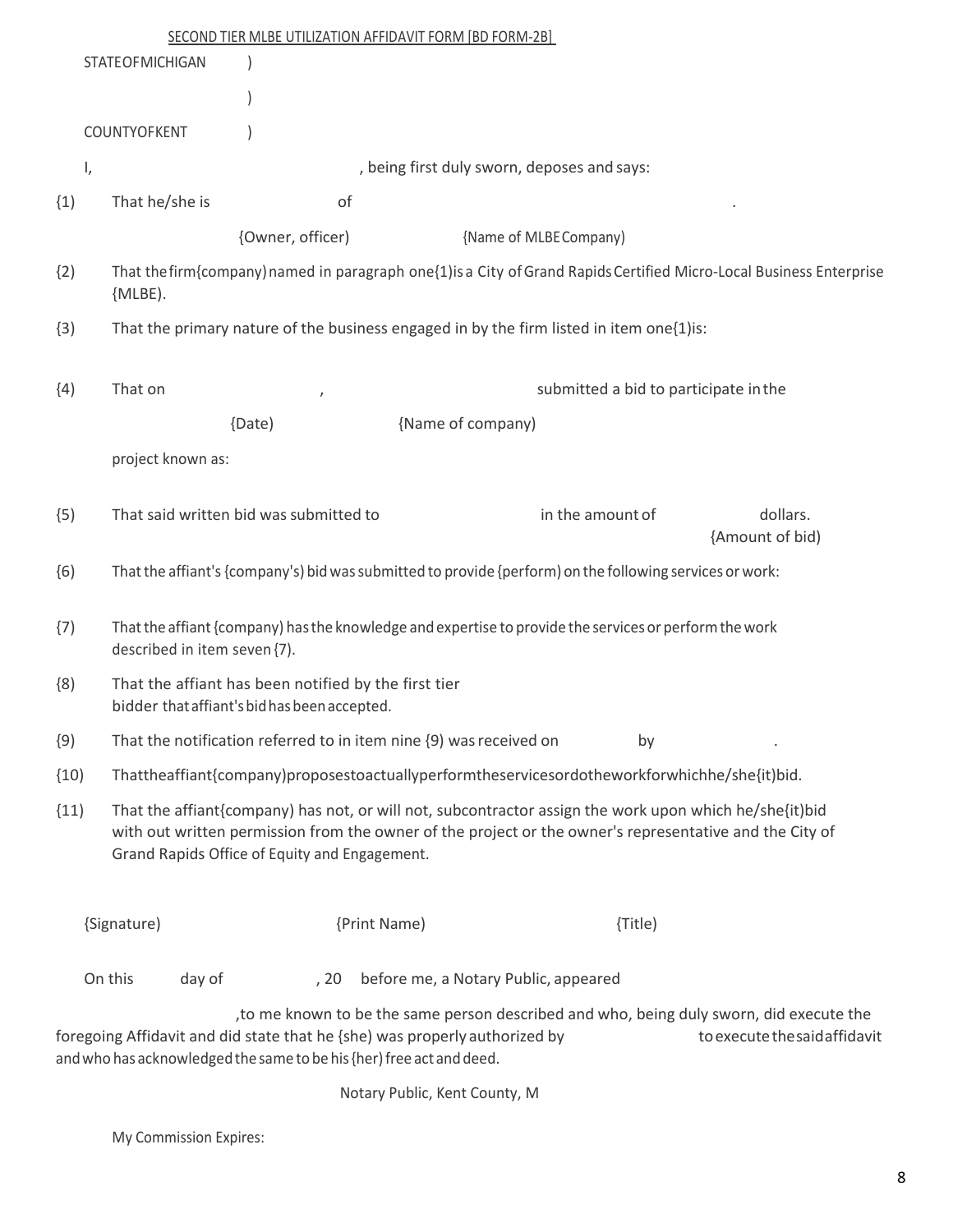#### ANNUAL BID DISCOUNT REQUEST [BD FORM-3]

Directions: Return this form and the required documentation to the Office of Equity and Engagement at least seven (7) calendar days prior to the bid opening, 300 Monroe NW Suite 840, Grand Rapids, MI 49503 or FAX to (616) 456-3520. If you have any questions regarding theEqualBusinessOpportunity-Goods&ServicesGuidelinesorBidDiscountscontacttheOffice of Equity and Engagement at 456-3027. Please note that additional information may be requested by the Office of Equity and Engagement.

Usethis form todocumentallactivitiesinwhichyourfirmparticipatedduringtheprevious calendaryear(Jan.1–Dec.31).AllBid Discounts accrued up to 5% will be applied to all projects bid during the current fiscal year (July 1–June 30).

| Name of Company: |       | Contact:    |             |
|------------------|-------|-------------|-------------|
| Address:         |       | City/State: | $Z$ ip:     |
| Phone: (         | Fax ( | Email:      | Federal ID# |

Type of discount you are applying for {check all that apply):

- o Local Workforce (1-2% bid discount)
	- − Attach a copy of EEO 201 [BD Form-4]
- o Micro-Local Business Enterprise (MLBE) (3% biddiscount)
	- − Complete MLBE certification application.
- o Income Tax Incentive (1% bid discount)
	- − Attach Income Tax Incentive Information Release form [BDForm-5]
- o Veteran Owned Small Business (VOSB) (1% biddiscount)
	- − Attach evidence of registration with the System for Award Management (SAM) as a veteran and small business
	- − Complete and attach [BD Form-7] Business SizeWorksheet
- o General Target Area (GTA) (1% bid discount)
	- − Substantiate that principle place of business has been located in the GTA for at least six (6) months or more. (Example: copy of current utility bill and one dated six (6) months prior). See General Target Area Map on page 14.
- o GRPS/Schools of Hope (1% bid discount)
	- − Attach a letter of completion of the Schools of Hope program.
- o Institute for Healing Racism (1% bid discount) –See institutes for healing racismresources
	- − Attach evidence of completion of an institute by at least 10% of firm's permanentworkforce.
- o Family Friendly Policies (1% bid discount)
	- − Attach evidence of official recognition of a practice or policy by a federal, state or local organization as being family friendly.
- o Adopt-A-Stream Program (1% bid discount)
	- − Attach proof of active annual participation with West Michigan Environmental Action Council.
- o Other Innovative Programs or Practices (1% bid discount)
	- − Submit Other Innovative Programs or Practices Form
	- − Attach additional relevant information or substantiation for review and consideration by the Community Relations Commission.

Authorized Signature **Title** Title **The Contract of Contract Contract Contract Contract Contract Contract Date** 

Note: The Annual Bid Discount Request Form and relevant documentation must be submitted to the Office of Equity and Engagement prior to bid opening date. Annual BidDiscounts approved by the Office of Equity and Engagement shallremain in effect through June30 following the effective date.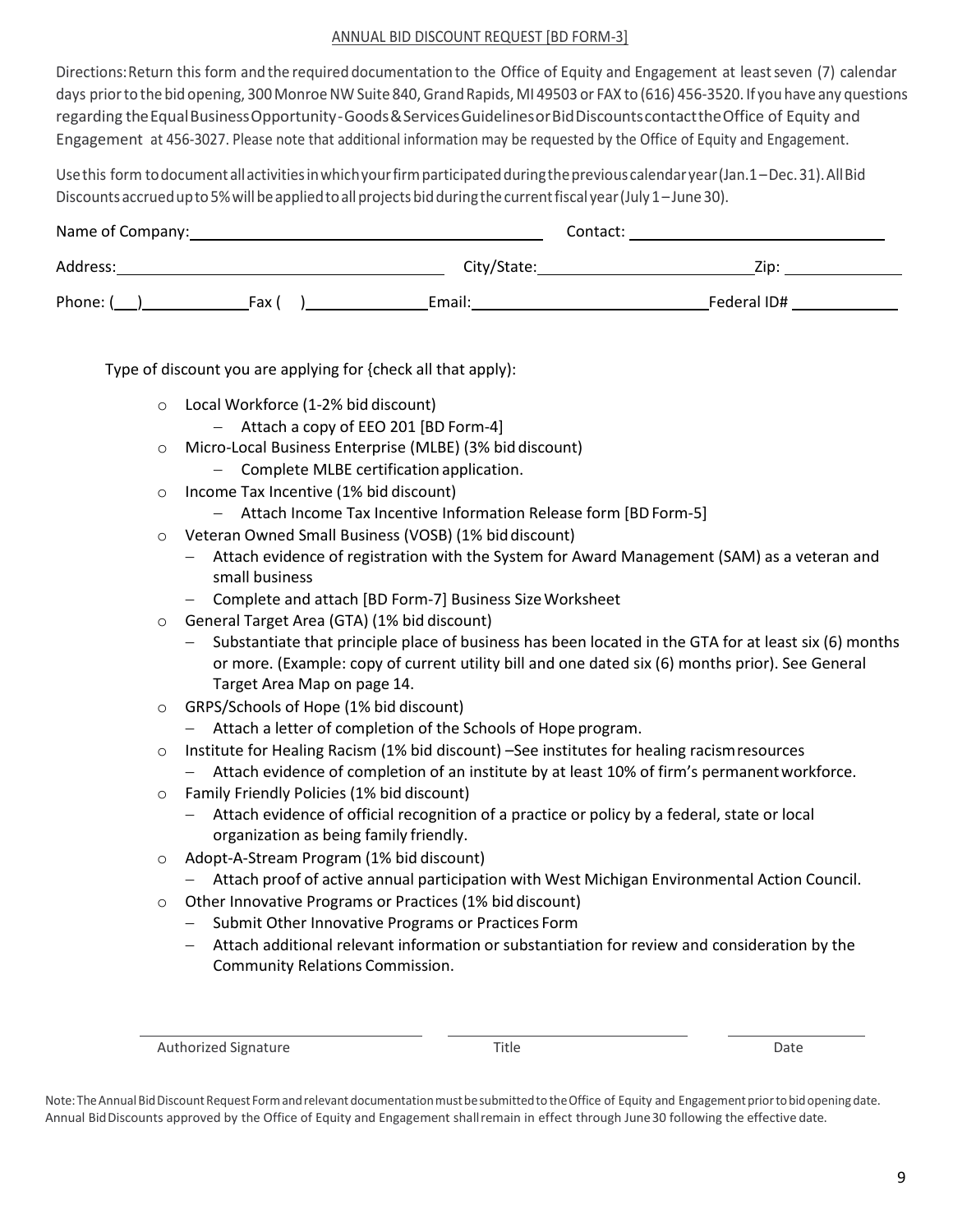### EEO 201-[BD FORM-4] {Please complete all sections of this form to ensure compliance.)

|                                                                                                                                                                                                                                | Federal Taxpayer ID: The control of the control of the control of the control of the control of the control of the control of the control of the control of the control of the control of the control of the control of the co                                      |
|--------------------------------------------------------------------------------------------------------------------------------------------------------------------------------------------------------------------------------|---------------------------------------------------------------------------------------------------------------------------------------------------------------------------------------------------------------------------------------------------------------------|
| Address:                                                                                                                                                                                                                       | Phone Number: North School School<br>Fax: The contract of the contract of the contract of the contract of the contract of the contract of the contract of the contract of the contract of the contract of the contract of the contract of the contract of the contr |
| Type of Service Provided: Type of Service Provided:                                                                                                                                                                            | General Manager: Phone: The Contract of the Contract of the Contract of the Contract of the Contract of the Co                                                                                                                                                      |
| EEO Officer: Phone: Note that the set of the set of the set of the set of the set of the set of the set of the set of the set of the set of the set of the set of the set of the set of the set of the set of the set of the s | Relative MSA: The contract of the contract of the contract of the contract of the contract of the contract of the contract of the contract of the contract of the contract of the contract of the contract of the contract of                                       |

Are YouApplying foraTaxAbatement: YES or NO (circleone]

| <b>Current Permanent Workforce</b> |       |           |    |           |    |    |     |    |    |            |            |         |      |
|------------------------------------|-------|-----------|----|-----------|----|----|-----|----|----|------------|------------|---------|------|
| EEO Job Category                   | Total | <b>WM</b> | WF | <b>BM</b> | BF | HM | HF. | AM | AF | <b>NAM</b> | <b>NAF</b> | $M/O$ M | M/OF |
| Officials/Manager                  |       |           |    |           |    |    |     |    |    |            |            |         |      |
| Professionals                      |       |           |    |           |    |    |     |    |    |            |            |         |      |
| Technicians                        |       |           |    |           |    |    |     |    |    |            |            |         |      |
| Sales Workers                      |       |           |    |           |    |    |     |    |    |            |            |         |      |
| <b>Administrative Support</b>      |       |           |    |           |    |    |     |    |    |            |            |         |      |
| <b>Craft Workers</b>               |       |           |    |           |    |    |     |    |    |            |            |         |      |
| Operatives (Semi-Skilled)          |       |           |    |           |    |    |     |    |    |            |            |         |      |
| Laborers (Unskilled)               |       |           |    |           |    |    |     |    |    |            |            |         |      |
| Service Workers                    |       |           |    |           |    |    |     |    |    |            |            |         |      |
| <b>Total Workforce</b>             |       |           |    |           |    |    |     |    |    |            |            |         |      |

BF = Black/African American Female AF = Asian Female M/O F = Multi Racial/Other Race Female

WM = White/Caucasian Male HM = Hispanic Male NAM = Native American/American Indian Male WF = White/Caucasian Female HF = Hispanic Female NAF = Native American/American Indian Female BM = Black/African American Male AM = Asian Male M/O M – Multi Racial/Other Race Male

| Workforce within Grand Rapids city limits        |        |                      |
|--------------------------------------------------|--------|----------------------|
|                                                  | Number | % of total workforce |
| Employees who are City of Grand Rapids residents |        |                      |
|                                                  | Number | % of total workforce |
| Employees who are City of Grand Rapids residents |        |                      |
| AND who are GTA residents                        | Number | % of total workforce |
| Veteran employees                                |        |                      |
|                                                  | Number | % of total workforce |
| Disabled employees                               |        |                      |
|                                                  | Number | % of total workforce |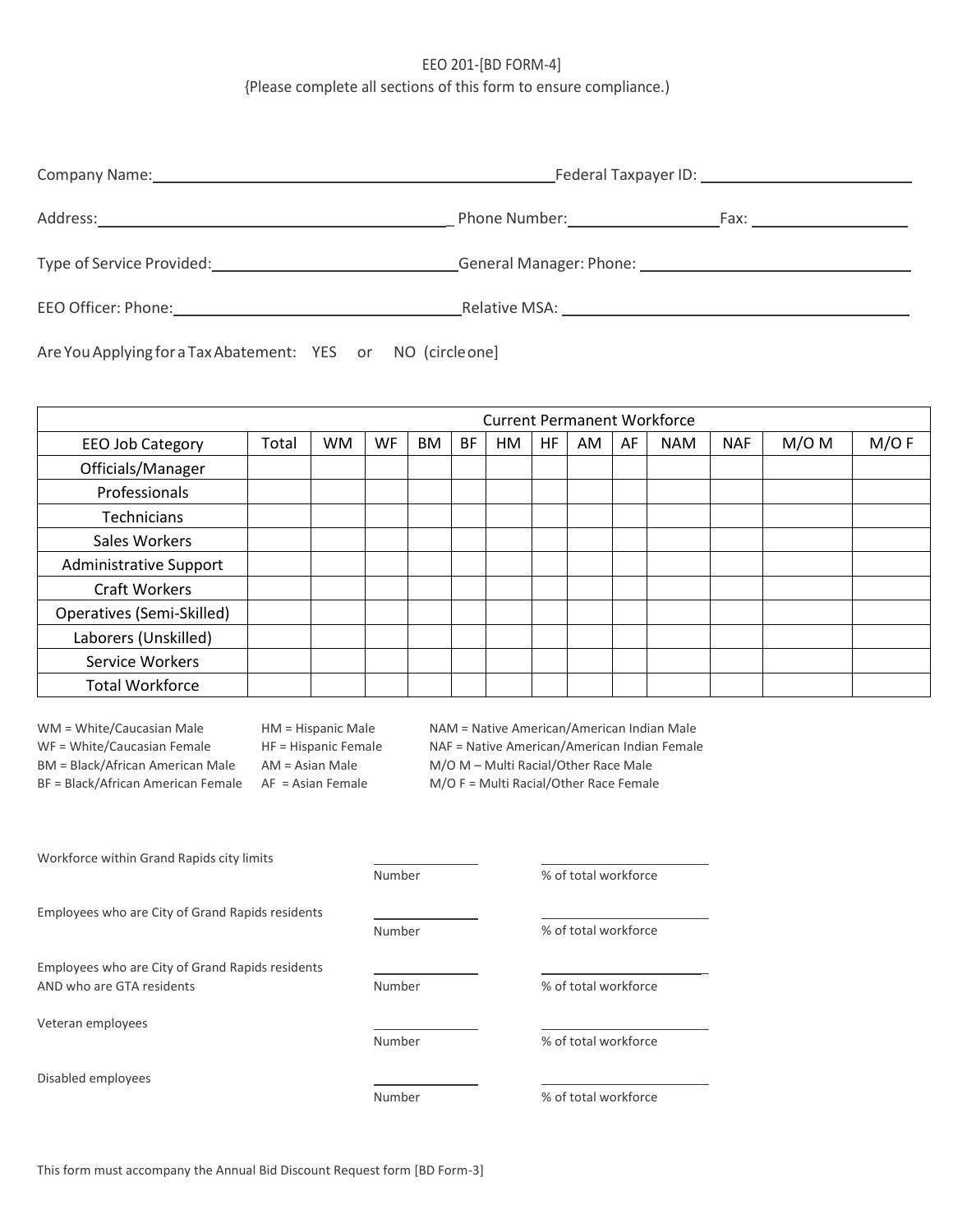#### INCOME TAX INCENTIVE INFORMATION RELEASE [BD FORM-5]

The Equal Business Opportunity-Goods & Services Guidelines requires that companies applying for the Income Tax Incentive must be in good standing with the City of Grand Rapids. This requires that the latest annual income tax return and all filings are current as of December 31st of the prior year. I, {Print Name) , , , , , , , , , , , , , ,

authorize the City of Grand Rapids Treasurer's Department and the Income Tax Department to verify that

{Print Company Name)

{Federal Identification Number -FIN#) has filed its latest income tax return and is current in all other filings.

| <br>norizeo<br>Au<br>Signature | Title | ,, |
|--------------------------------|-------|----|
|                                |       |    |

#### DO NOT WRITE BELOW THIS LINE -- FOR CITY USEONLY

| Treasurer's Department:                                               |  |
|-----------------------------------------------------------------------|--|
| Are the Real estate or property taxes current as of December 31, 20 ? |  |
| <b>YES</b><br><b>NO</b>                                               |  |
|                                                                       |  |
|                                                                       |  |
| <b>Public Accounts Collector</b><br>Date                              |  |
|                                                                       |  |
| Income Tax Department:                                                |  |
| Are the Income taxes current as of December 31, 20 ?                  |  |
| <b>YES</b><br><b>NO</b>                                               |  |
|                                                                       |  |
|                                                                       |  |
| Date<br>Income Tax Administrator                                      |  |

This form must accompany the Annual Bid Discount Request form [BD Form-3].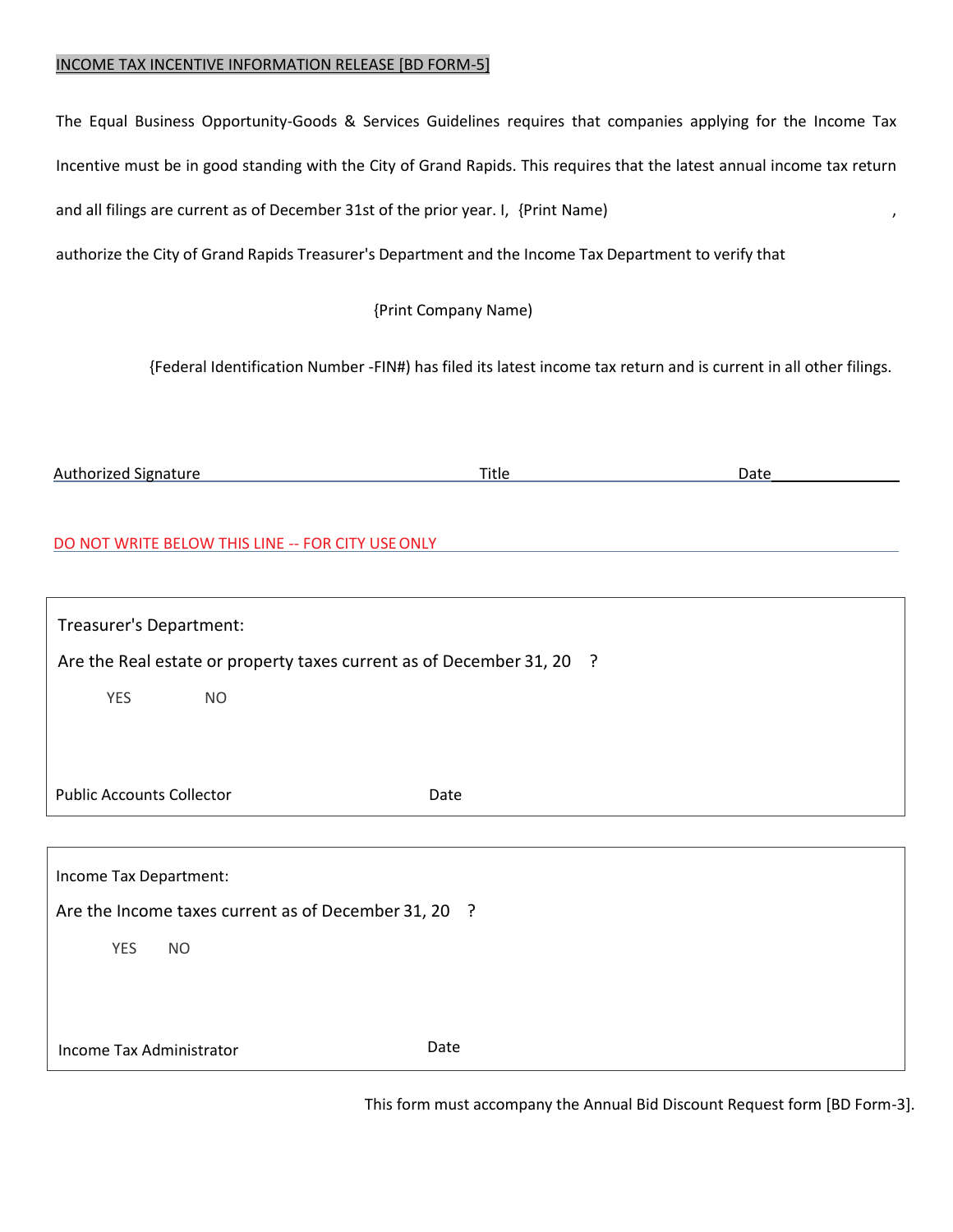## OTHER INNOVATIVE PROGRAM OR PRACTICE [BD FORM-6]

If you are requesting a bid discount in the area of Other Innovative Program or Practice for Enriched Lives or Clean Environment complete and attach your Annual Bid Discount Request Form.

|                                                            |                          | Type of other innovative program or practice bid discount you are applying for (check all that apply):           |
|------------------------------------------------------------|--------------------------|------------------------------------------------------------------------------------------------------------------|
| $\Box$ Enriched Lives                                      | $\Box$ Clean Environment |                                                                                                                  |
| Answer the following questions:                            |                          |                                                                                                                  |
| What is the direct impact on the City of Grand Rapids?     |                          |                                                                                                                  |
|                                                            |                          |                                                                                                                  |
|                                                            |                          | Did the program take place in the previous twelve (12) month period ending Dec 31? No $\Box$ Yes, date(s)        |
| Enriched Lives or Clean Environment?                       |                          | How does this program or practice further the goals of the City Commission Sustainability Plan in the area of    |
| What is the benefit to the local citizens of Grand Rapids? |                          |                                                                                                                  |
| What was the level of employee participation by company?   |                          |                                                                                                                  |
|                                                            |                          | Is the program or practice verifiable by a third party? $\square$ No $\square$ Yes, name and contact information |
|                                                            |                          |                                                                                                                  |
|                                                            |                          |                                                                                                                  |
|                                                            |                          |                                                                                                                  |
|                                                            |                          |                                                                                                                  |
| Is this a personal or a companywide initiative?            |                          |                                                                                                                  |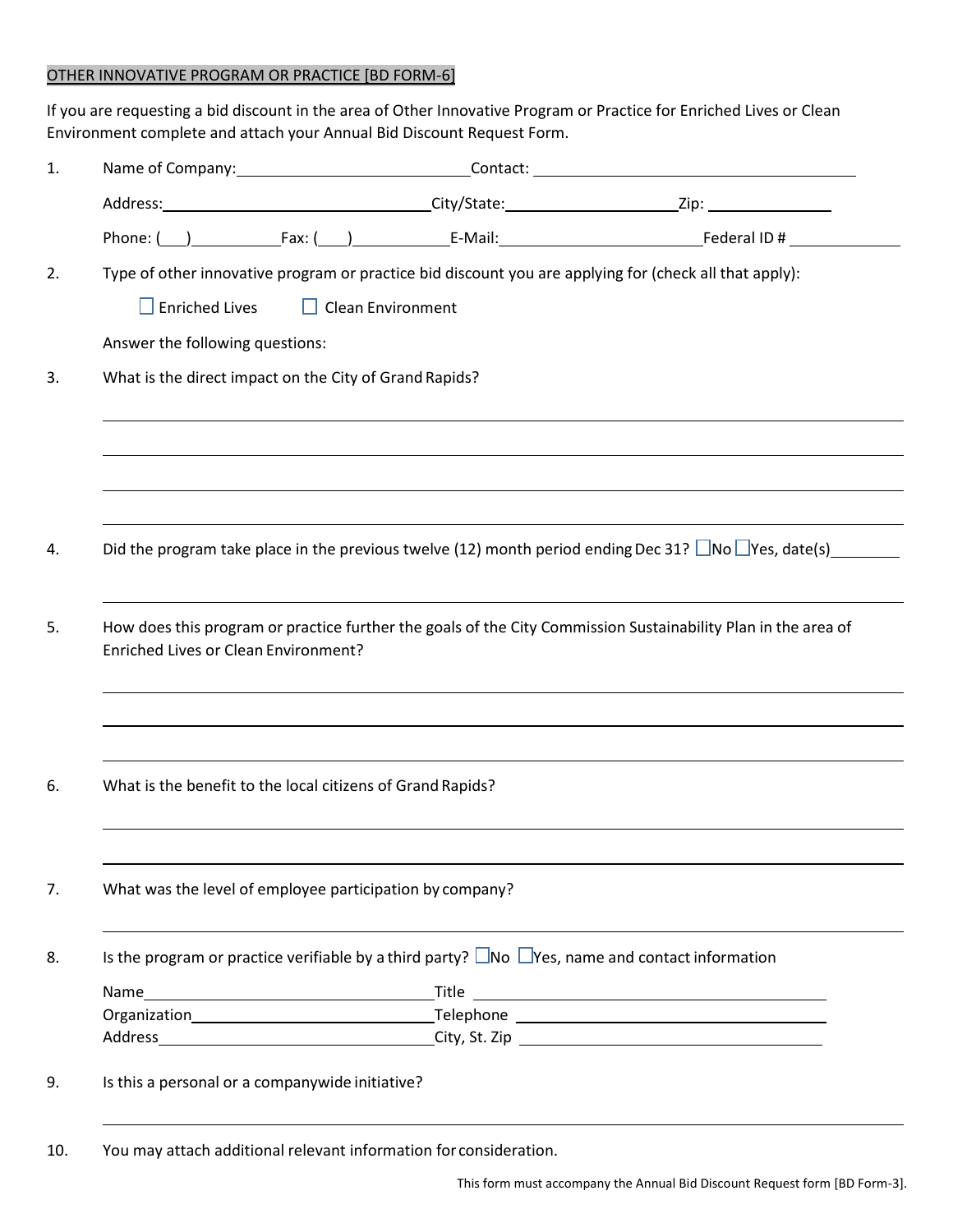#### BUSINESS SIZE WORKSHEET [BD FORM-7]

Complete this form if requesting a Veteran Owned Small Business bid discount.

BUSINESS SIZE:

A List your gross annual receipts and include copies of your financial statements for the past three (3) fiscal years. Divide total by 3 (number of years) to determine average; or enter the number of permanentemployees.

B Provide your company's primary NAICS code. Go to [www.ntis.gov/naics](http://www.ntis.gov/naics) for a complete listing of the NAICS codes. Write in the revenue amount or number of employees that qualifies for "small business" status for that NAICS code as determined by the small business administration. Go to [www.sba.gov/size/indextableofsize.html](http://www.sba.gov/size/indextableofsize.html) to find the revenue and employee size information.

C Enter one-fourth (25%) of the revenue amount or employee number from B. The amount or number in C must equal or exceed the average in A.

#### *BUSINESS SIZE WORKSHEET*

| <b>YEAR</b> | <b>GROSS ANNUAL</b><br><b>REVENUE</b> | <b>EMPLOYEES</b> |
|-------------|---------------------------------------|------------------|
| 20          |                                       |                  |
| 2Ο          |                                       |                  |
| 20          |                                       |                  |
| AVERAGE     |                                       | #                |

#### **SBA SMALL BUSINESS STANDARD SIZE**

| <b>Primary NAICS Code</b> | Revenue | Employees |
|---------------------------|---------|-----------|
|                           |         |           |
| $25% \times B$            |         |           |